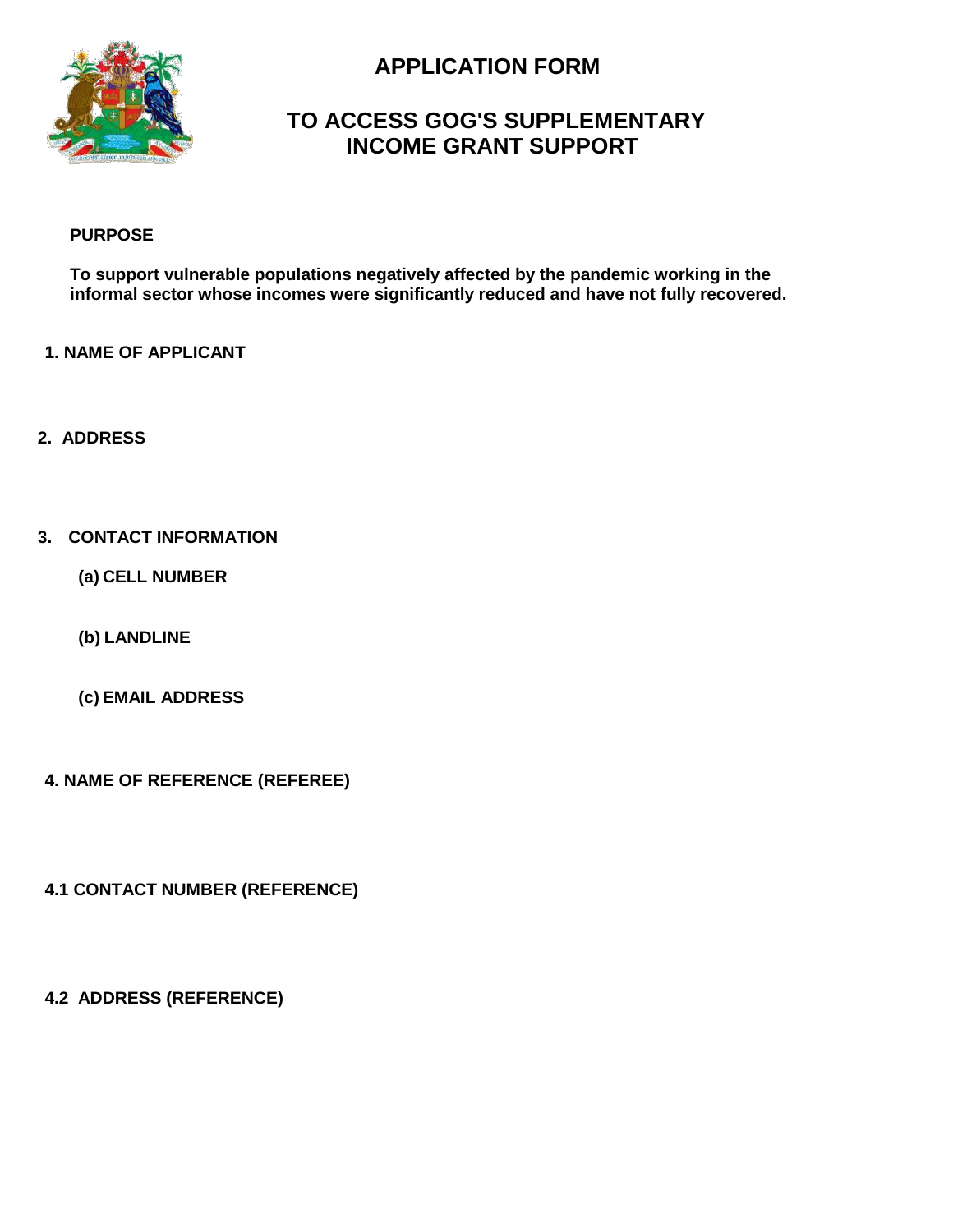**4.3 NAME OF REFERENCE (REFEREE)**

**4.4 CONTACT NUMBER (REFERENCE)**

**4.5 ADDRESS (REFERENCE)** 

- **5. TYPE OF BUSINESS**
- **6. HOW MANY YEARS HAVE YOU BEEN INVOLVED IN THE BUSINESS/ TRADE**
- **7. LOCATION OF BUSINESS (MAIN PLACE OF OPERATIONS)**
- **8. BRIEF DESCRIPTION OF BUSINESS**
- **9. IS THIS YOUR MAIN SOURCE OF INCOME YES NO**
- **10. WHAT WAS YOUR AVERAGE EARNINGS PRIOR TO 1 APRIL 2020?**
- **11. WHAT IS YOUR CURRENT AVERAGE EARNINGS?**

#### **12. IN WHAT WAY HAS THE PANDEMIC NEGATIVELY AFFECTED YOUR BUSINESS/TRADE OR EARNINGS?**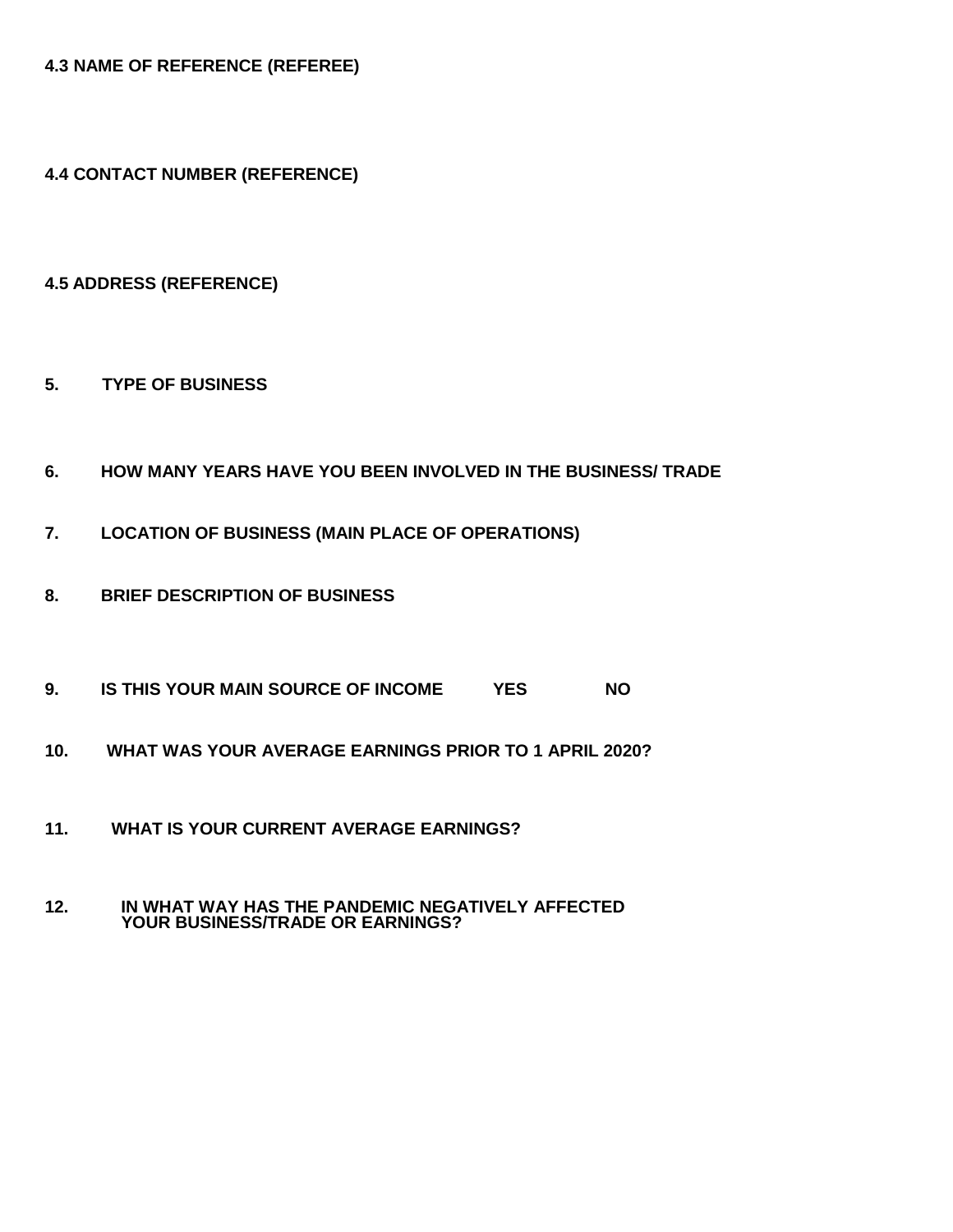- **13. NIS REGISTRATION NUMBER**
- **14. TAX REGISTRATION NUMBER**
- **15. REASON FOR THE REQUEST**

### **16. BANKING DETAILS (FOR DEPOSIT OF GRANT SUPPORT):**

- **(a) NAME OF BANK**
- **(b) NAME OF ACCOUNT**
- **(c) ACCOUNT NUMBER**
- **(d) FINANCIAL INSTITUTION**
- **(e) STATE ANY SIGNIFICANT ACCOUNTING ACTIVITY WITHIN THE LAST 6-13 MONTHS**